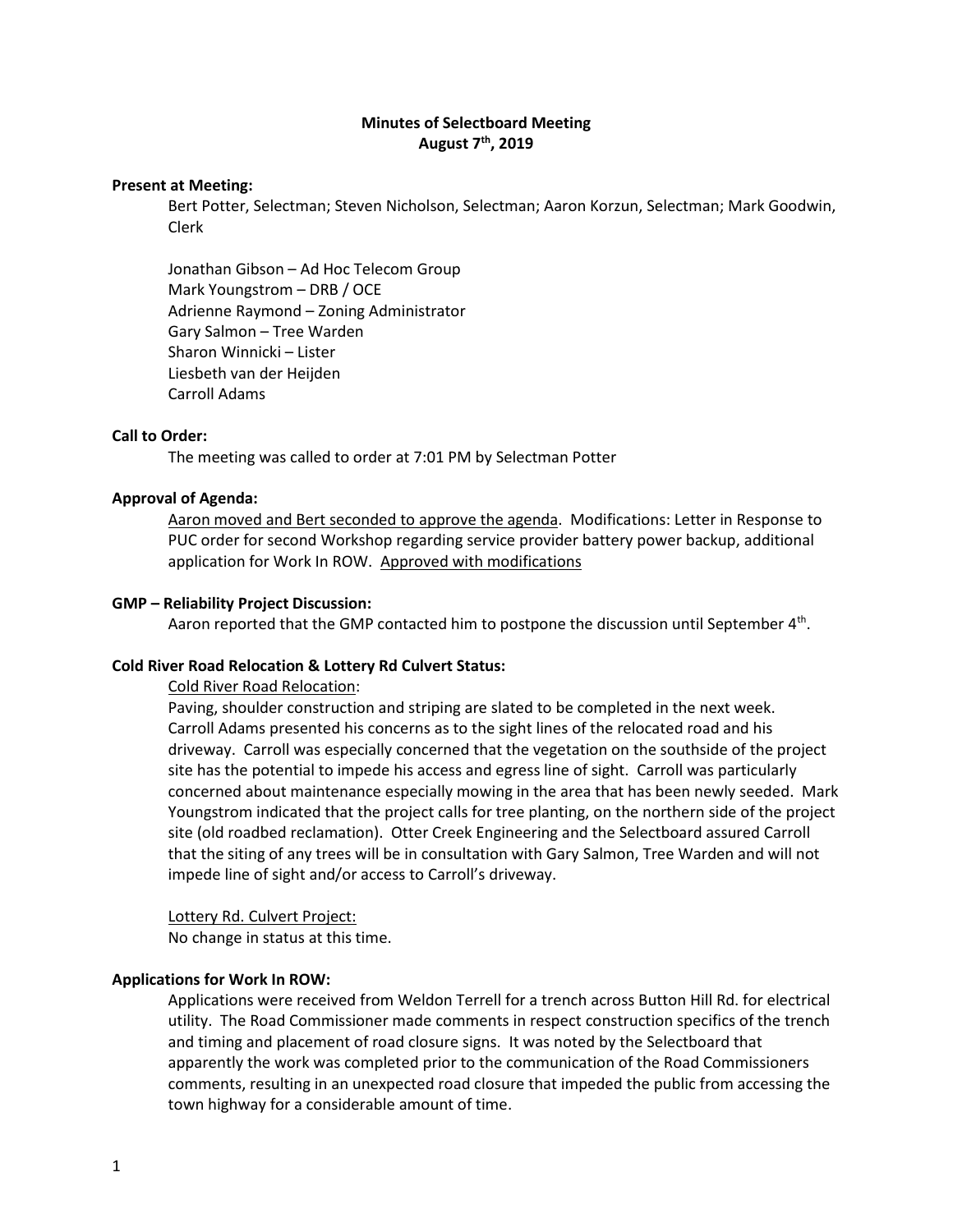Bert moved and Steven seconded to approve the application for Work in ROW for 300 Button Hill Rd. Approved

Application was received from Gary Sheldon for 4301 Cold River Rd. Bert moved and Steven seconded to approve the application. Discussion: Conditions set by the Road Commissioner to be followed. Approved

# **Brown Bridge Area Camping:**

Bert reported that he was unable to get a response from the Sheriff's office so he contacted the Vermont State Police in respect to getting support for eviction of transients camping in the Brown Bridge area. The State Police indicated they can support the enforcement of a specific ordinance that the Town has adopted. Bert indicated that he will be contacting VLCT to see if there is a model template as to ordinances regarding specific uses of public land that might be modified to address the specific issue of overnight long-term camping on Town land.

# **Zoning Administrator – New Fee Schedule:**

Adrienne Raymond presented a new fee schedule to accommodate changes in the Zoning Regulations and new State recording fees schedule. Schedule will be sent to the Times of Shrewsbury and posted on the Town Website.

Steven moved and Bert seconded to approve the new Zoning Administrator Fee Schedule. Approved.

## **New Business:**

PUC Order regarding expansion of Workshop:

Jonathan Gibson representing the ad hoc Telecommunications Working Group presented a letter for the Selectboard to support and sign for transmission to the PUC in respect to the Public Utility Commission Order on the Expansion of a Workshop regarding service provider battery backup obligations for maintenance of E-911 telephone service with specific points for the Workshop to address.

Steven moved and Aaron seconded to approve the letter and its transmittal to the PUC. Approved

## New Propane Tank:

Steven moved and Aaron seconded to switch out the propane tank to a larger one that will accommodate both the hot water on demand system, radiant heating of the vault and emergency generator. Discussion: It is anticipated that the cost per gal of propane will go down because the supplier will have only one tank to fill with a larger volume of product. Approved

## **Minutes:**

The Selectboard was notified by the Town Treasurer once the tax rate was set on July  $3^{rd}$ , the Tax Bills were sent out. The Treasurer attempted to change the fee for future billing pursuant to the action taken by the Selectboard on July 17th. Apparently, the status of the billing can not be changed in conjunction with the VT Dept of Taxes processes once the Town's input has been initialized. Hence, motion to reconsider and impose the late fee from the July  $17<sup>th</sup>$  Selectboard meeting is moot, the late filing fee will not be charged for 2019.

Steven moved and Aaron seconded to approve the minutes of 7/17/2019 as modified. Approved